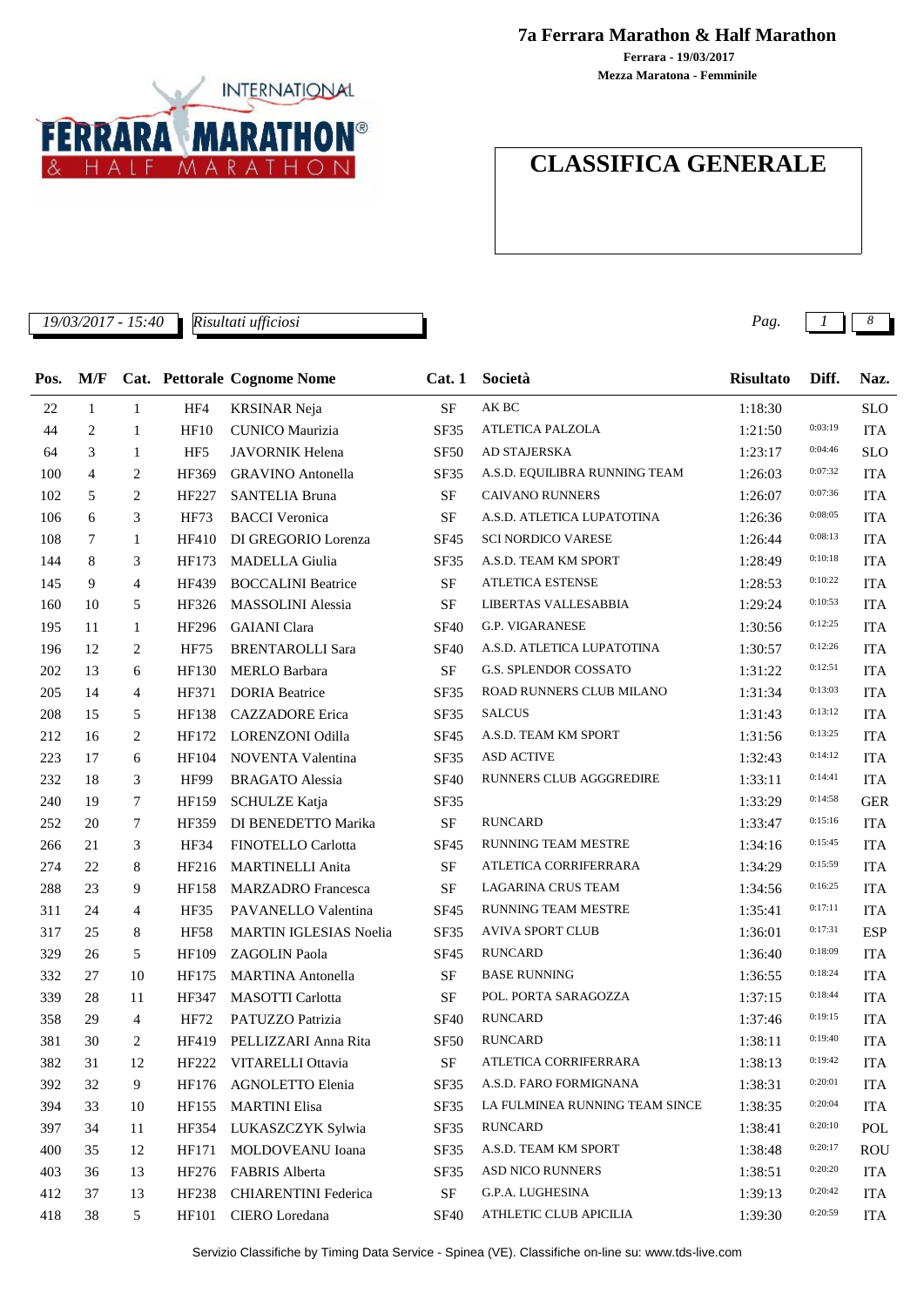## *19/03/2017 - 15:40 Pag. 2 8*

*Risultati ufficiosi*

 $\overline{\phantom{a}}$ 

| Pos. | M/F |              |              | Cat. Pettorale Cognome Nome  | Cat.1            | Società                             | <b>Risultato</b> | Diff.   | Naz.       |
|------|-----|--------------|--------------|------------------------------|------------------|-------------------------------------|------------------|---------|------------|
| 421  | 39  | 14           | HF333        | <b>COUNAN Chloe</b>          | <b>SF</b>        | POL. PORTA SARAGOZZA                | 1:39:33          | 0:21:02 | <b>FRA</b> |
| 428  | 40  | 15           | HF262        | QUAQUARELLI Giulia           | $\rm{SF}$        | ATL. GNARRO JET MATTEI              | 1:39:42          | 0:21:12 | <b>ITA</b> |
| 431  | 41  | 14           | HF121        | <b>MARCHESINI Elisa</b>      | SF35             | <b>INVICTA COPPARO</b>              | 1:39:50          | 0:21:19 | <b>ITA</b> |
| 439  | 42  | 6            | HF93         | <b>MERCINI</b> Isabella      | <b>SF40</b>      | A.S.D. MISANO PODISMO               | 1:39:59          | 0:21:29 | <b>ITA</b> |
| 455  | 43  | 3            | HF302        | <b>CRENI</b> Antonella       | <b>SF50</b>      | PASSO CAPPONI ASD                   | 1:40:14          | 0:21:43 | <b>ITA</b> |
| 459  | 44  | 7            | HF390        | MUZZIOLI Simona              | <b>SF40</b>      | S.G.LA PATRIA 1879 CARPI            | 1:40:18          | 0:21:47 | <b>ITA</b> |
| 472  | 45  | 8            | HF343        | <b>BONACCORSI Samanta</b>    | <b>SF40</b>      | G.S. GABBI                          | 1:40:32          | 0:22:02 | <b>ITA</b> |
| 488  | 46  | 15           | <b>HF52</b>  | <b>QUIRICONI</b> Laura       | SF35             | ATL.PIETRASANTA VERSILIA            | 1:41:00          | 0:22:29 | <b>ITA</b> |
| 495  | 47  | 9            | HF323        | RICCO' Roberta               | <b>SF40</b>      | ATL. REGGIO ASD                     | 1:41:18          | 0:22:47 | <b>ITA</b> |
| 499  | 48  | 4            | <b>HF400</b> | <b>LOLLI</b> Laura           | <b>SF50</b>      | MODENA ATLETICA                     | 1:41:25          | 0:22:54 | <b>ITA</b> |
| 509  | 49  | 16           | HF342        | PONCINA Nicol                | <b>SF</b>        | GR.PODISTICO AVIS TAGLIO DI PO      | 1:41:40          | 0:23:10 | <b>ITA</b> |
| 512  | 50  | 16           | HF370        | <b>MION</b> Angela           | <b>SF35</b>      | <b>RUN RAN RUN ASD</b>              | 1:41:46          | 0:23:15 | <b>ITA</b> |
| 515  | 51  | 10           | HF427        | <b>HORVAT Alenka</b>         | <b>SF40</b>      | AK VARAŽDIN, VARAŽDIN - CRO         | 1:41:48          | 0:23:18 | CRO        |
| 520  | 52  | 5            | HF106        | <b>SCUTARI</b> Erica         | <b>SF50</b>      | <b>RUNNERS PADOVA</b>               | 1:42:00          | 0:23:29 | <b>ITA</b> |
| 522  | 53  | 6            | HF125        | <b>GARAVALDI</b> Simona      | <b>SF45</b>      | ASS. POL. SCANDIANESE               | 1:42:02          | 0:23:31 | <b>ITA</b> |
| 523  | 54  | 11           | HF211        | <b>KOHLER NERI Christine</b> | <b>SF40</b>      | <b>SWISS ATHLETICS</b>              | 1:42:03          | 0:23:32 | SUI        |
| 526  | 55  | 6            | HF413        | VILLELLA Maria Grazia        | <b>SF50</b>      | A.S.D. PODISTICA LEINI'             | 1:42:06          | 0:23:36 | <b>ITA</b> |
| 537  | 56  | 7            | HF128        | CANDIOLI Maria Teresa        | <b>SF45</b>      | <b>LAGARINA CRUS TEAM</b>           | 1:42:32          | 0:24:02 | <b>ITA</b> |
| 549  | 57  | 8            | HF237        | DE LAZZARI Sara              | SF <sub>45</sub> | GS.TORTELLINI VOLTAN MARTELLAG      | 1:42:58          | 0:24:27 | <b>ITA</b> |
| 555  | 58  | 17           | HF31         | <b>BRKIC</b> Ljiljana        | $\rm{SF}$        | MK FESTINA LENTE                    | 1:43:02          | 0:24:31 | CRO        |
| 556  | 59  | $\tau$       | <b>HF74</b>  | <b>BALDI</b> Cristina        | <b>SF50</b>      | A.S.D. ATLETICA LUPATOTINA          | 1:43:08          | 0:24:37 | <b>ITA</b> |
| 567  | 60  | 12           | HF117        | <b>CANDIANI</b> Monica       | <b>SF40</b>      | UNIONE SPORTIVA NAVE ASD            | 1:43:35          | 0:25:04 | <b>ITA</b> |
| 569  | 61  | 17           | HF435        | <b>GHEDIN Roberta</b>        | <b>SF35</b>      | A.S.D TEAM SPARTANS                 | 1:43:40          | 0:25:10 | <b>ITA</b> |
| 578  | 62  | 9            | <b>HF428</b> | KROBOT Danijela              | <b>SF45</b>      | TK KOTORIPSKI BEGAČI, KOTORIBA - CR | 1:44:11          | 0:25:40 | CRO        |
| 586  | 63  | 10           | <b>HF199</b> | ZUCCHI Virna                 | <b>SF45</b>      | A.S.D. POL. QUADRILATERO            | 1:44:31          | 0:26:01 | <b>ITA</b> |
| 599  | 64  | 13           | HF136        | ZABARRI Alessandra           | <b>SF40</b>      | PHOENIX TEAM                        | 1:44:51          | 0:26:20 | <b>ITA</b> |
| 602  | 65  | 11           | HF224        | <b>ZANELLA Alessia</b>       | <b>SF45</b>      | <b>SALCUS</b>                       | 1:44:52          | 0:26:22 | <b>ITA</b> |
| 609  | 66  | 14           | HF61         | DURVAL Annamaria             | <b>SF40</b>      | POLISPORTIVA OLTRARNO ASD           | 1:45:03          | 0:26:33 | <b>ITA</b> |
| 610  | 67  | 12           | HF240        | <b>BRANCOLINI Sara</b>       | <b>SF45</b>      | G.S. TOCCALMATTO                    | 1:45:04          | 0:26:33 | <b>ITA</b> |
| 621  | 68  | 18           | HF156        | <b>ALEOTTI</b> Sara          | <b>SF35</b>      | G.S. GABBI                          | 1:45:20          | 0:26:49 | <b>ITA</b> |
| 626  | 69  | 18           | HF232        | <b>FERRER</b> Casandra       | $\rm SF$         | A.S.D. TEAM KM SPORT                | 1:45:26          | 0:26:55 | <b>ESP</b> |
| 628  | 70  | 15           | HF56         | RAGAZZON Elisabetta          | <b>SF40</b>      | <b>ATL.AUDACE NOALE</b>             | 1:45:28          | 0:26:57 | <b>ITA</b> |
| 634  | 71  | 19           | HF247        | <b>GRIMAUDO</b> Alice        | $\rm SF$         | AMICA ASD - I SSSIAN                | 1:45:35          | 0:27:04 | <b>ITA</b> |
| 642  | 72  | 13           | HF174        | <b>MARABINI</b> Laura        | SF <sub>45</sub> | <b>RUNCARD</b>                      | 1:45:54          | 0:27:23 | <b>ITA</b> |
| 650  | 73  | 20           | HF426        | HOBLAJ Andreja               | $\rm{SF}$        | AK VARAŽDIN, VARAŽDIN - CRO         | 1:46:12          | 0:27:41 | <b>CRO</b> |
| 656  | 74  | 16           | HF119        | EUSEBI Daniela               | <b>SF40</b>      | GOLDEN CLUB RIMINI INTERNAT.        | 1:46:35          | 0:28:04 | <b>ITA</b> |
| 658  | 75  | 17           | HF134        | PEDRAZZI Marica              | <b>SF40</b>      | PHOENIX TEAM                        | 1:46:40          | 0:28:09 | <b>ITA</b> |
| 662  | 76  | 14           | HF91         | DORO Caterina                | SF <sub>45</sub> | <b>ATL.AUDACE NOALE</b>             | 1:46:53          | 0:28:22 | <b>ITA</b> |
| 667  | 77  | 15           | HF102        | VERSOLATO Barbara            | SF <sub>45</sub> | BREMA RUNNING TEAM                  | 1:47:04          | 0:28:33 | <b>ITA</b> |
| 671  | 78  | 19           | HF429        | MATAČIĆ Maja                 | SF35             | INDIVIDUALAC, VARAŽDIN - CRO        | 1:47:12          | 0:28:41 | <b>CRO</b> |
| 680  | 79  | 18           | HF243        | <b>CASTELLI Elisa</b>        | <b>SF40</b>      | AMICA ASD - I SSSIAN                | 1:47:27          | 0:28:56 | <b>ITA</b> |
| 683  | 80  | 16           | HF277        | LINETTI Milena               | SF <sub>45</sub> | ATL. PARATICO                       | 1:47:28          | 0:28:57 | <b>ITA</b> |
| 686  | 81  | $\mathbf{1}$ | <b>HF177</b> | <b>TRASFORINI</b> Giorgina   | SF <sub>55</sub> | A.S.D. FARO FORMIGNANA              | 1:47:36          | 0:29:05 | <b>ITA</b> |
| 690  | 82  | 19           | HF432        | <b>VASER Sandra</b>          | <b>SF40</b>      | AK MEĐIMURJE, ČAKOVEC - CRO         | 1:47:42          | 0:29:11 | <b>CRO</b> |
| 706  | 83  | 17           | HF366        | <b>BONFANTI Elena</b>        | SF <sub>45</sub> | PIACENZA NATURAL SPORTAL            | 1:48:11          | 0:29:41 | <b>ITA</b> |
| 711  | 84  | 18           | HF257        | <b>BAGNOLI Barbara Sofia</b> | <b>SF45</b>      | <b>RUNCARD</b>                      | 1:48:20          | 0:29:49 | <b>ITA</b> |
| 713  | 85  | 21           | HF430        | <b>MRAK</b> Lea              | $\rm{SF}$        | TK MARATHON 95 - VARAŽDIN - CRO     | 1:48:24          | 0:29:54 | <b>CRO</b> |
| 715  | 86  | 19           | HF163        | POZZATI Elisabetta           | <b>SF45</b>      | PODISTICA PONTELUNGO BOLOGNA        | 1:48:28          | 0:29:57 | <b>ITA</b> |
| 716  | 87  | 20           | HF412        | PETRUZZELLI Ilaria           | SF35             | ACQUADELA BOLOGNA                   | 1:48:30          | 0:29:59 | <b>ITA</b> |
| 718  | 88  | 20           | HF142        | <b>GARDINI</b> Annalisa      | <b>SF40</b>      | CSI SASSO MARCONI                   | 1:48:33          | 0:30:02 | <b>ITA</b> |
| 719  | 89  | 21           |              | HF264 PAGGETTA Katia         | <b>SF40</b>      | MARATONETI CITTADELLESI             | 1:48:33          | 0:30:02 | <b>ITA</b> |
|      |     |              |              |                              |                  |                                     |                  |         |            |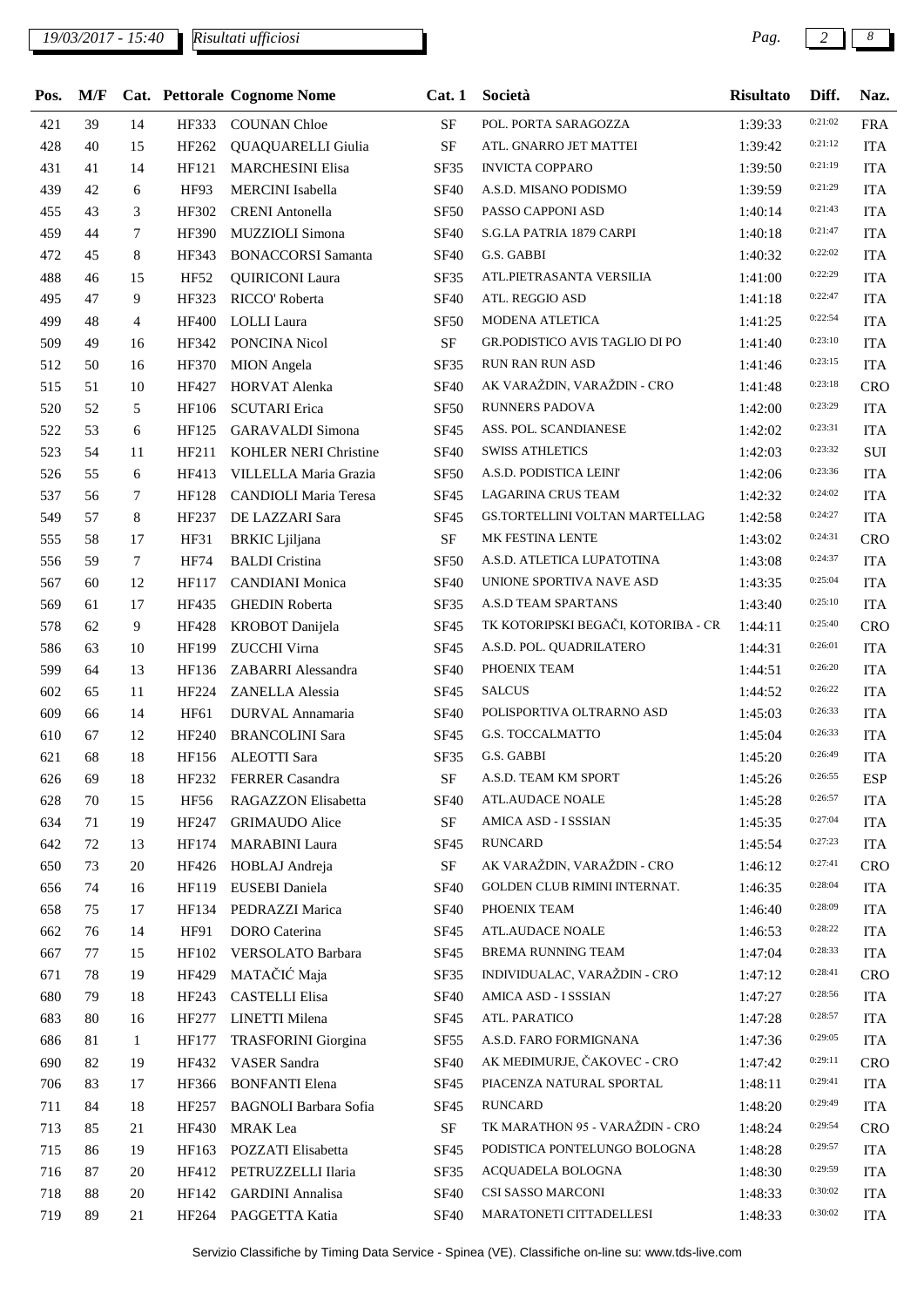| Pos. | M/F |              |              | Cat. Pettorale Cognome Nome    | Cat.1       | Società                         | <b>Risultato</b> | Diff.   | Naz.       |
|------|-----|--------------|--------------|--------------------------------|-------------|---------------------------------|------------------|---------|------------|
| 724  | 90  | 21           |              | HF328 BUCUR Laura Elena        | SF35        | PODISTICA PONTELUNGO BOLOGNA    | 1:48:40          | 0:30:09 | <b>ITA</b> |
| 725  | 91  | 22           | HF154        | <b>BRIZZI</b> Lucia            | SF35        | G.S. LE PANCHE CASTELQUARTO     | 1:48:41          | 0:30:10 | <b>ITA</b> |
| 727  | 92  | $\mathbf{1}$ | HF256        | <b>BENASCIUTTI Chiara</b>      | <b>SF60</b> | <b>RUNCARD</b>                  | 1:48:44          | 0:30:13 | <b>ITA</b> |
| 728  | 93  | 22           | HF443        | NAGLIATI Maria Chiara          | <b>SF40</b> | ATLETICA CORRIFERRARA           | 1:48:44          | 0:30:14 | <b>ITA</b> |
| 731  | 94  | 23           | HF258        | <b>TOSCHI</b> Valentina        | SF35        | <b>GS DRAGO</b>                 | 1:48:49          | 0:30:19 | <b>ITA</b> |
| 740  | 95  | 20           | HF147        | CISCATO Stefania               | <b>SF45</b> | POL. DIL. SANRAFEL              | 1:48:56          | 0:30:25 | <b>ITA</b> |
| 741  | 96  | 21           | <b>HF148</b> | DI MARTINO Isabella            | SF45        | POL. DIL. SANRAFEL              | 1:48:56          | 0:30:25 | <b>ITA</b> |
| 744  | 97  | 23           | HF112        | CAVALIERI Daniela              | <b>SF40</b> | <b>RUNCARD</b>                  | 1:48:58          | 0:30:28 | <b>ITA</b> |
| 754  | 98  | 8            | HF221        | UGATTI Silvia                  | <b>SF50</b> | ATLETICA CORRIFERRARA           | 1:49:09          | 0:30:39 | <b>ITA</b> |
| 759  | 99  | 22           | HF397        | RAGAZZI Elisa                  | $\rm{SF}$   | <b>RUNCARD</b>                  | 1:49:16          | 0:30:45 | <b>ITA</b> |
| 761  | 100 | 2            | HF287        | LAHDE Tarja                    | <b>SF55</b> | POL. DIL. SANRAFEL              | 1:49:17          | 0:30:46 | <b>FIN</b> |
| 762  | 101 | 24           | HF110        | <b>BORTOLINI</b> Alessandra    | <b>SF40</b> | <b>RUNCARD</b>                  | 1:49:20          | 0:30:49 | <b>ITA</b> |
| 769  | 102 | 25           | <b>HF60</b>  | ZAMPIERON Anna Maria           | <b>SF40</b> | <b>RUNNERS PADOVA</b>           | 1:49:34          | 0:31:04 | <b>ITA</b> |
| 771  | 103 | 22           | HF351        | <b>MAZZANTI Elena</b>          | SF45        | S.P. SEVEN                      | 1:49:36          | 0:31:05 | <b>ITA</b> |
| 772  | 104 | 9            | HF42         | <b>TONERO</b> Michela          | <b>SF50</b> | <b>GRUPPO SPORTIVO NATISONE</b> | 1:49:36          | 0:31:05 | <b>ITA</b> |
| 774  | 105 | 26           | HF352        | <b>BRIGLIADORI Camilla</b>     | <b>SF40</b> | ASD ATL. CESENATICO             | 1:49:37          | 0:31:06 | <b>ITA</b> |
| 778  | 106 | 10           | HF204        | <b>CORALLINI Annarita</b>      | <b>SF50</b> | POL. QUADRILATERO               | 1:49:41          | 0:31:10 | <b>ITA</b> |
| 787  | 107 | 23           | HF157        | <b>BAIESI</b> Marta            | $\rm SF$    | G.S. GABBI                      | 1:49:48          | 0:31:17 | <b>ITA</b> |
| 789  | 108 | 23           | HF233        | TOSELLO Federica               | SF45        | <b>RUNCARD</b>                  | 1:49:51          | 0:31:20 | <b>ITA</b> |
| 792  | 109 | 24           | HF424        | <b>CIVOLANI Anna</b>           | SF35        | U.S.ATL.QUINTO-MASTELLA         | 1:49:56          | 0:31:25 | <b>ITA</b> |
| 797  | 110 | 24           | HF407        | MIGLIACCIO Francesca           | <b>SF45</b> | ASSINDUSTRIA SPORT PADOVA       | 1:50:01          | 0:31:30 | <b>ITA</b> |
| 800  | 111 | 11           | HF215        | <b>MARANGONI</b> Emanuela      | <b>SF50</b> | ATLETICA CORRIFERRARA           | 1:50:06          | 0:31:36 | <b>ITA</b> |
| 803  | 112 | 24           | HF320        | <b>FURINI Federica</b>         | $\rm SF$    | CONTRADA SAN GIACOMO            | 1:50:10          | 0:31:39 | <b>ITA</b> |
| 806  | 113 | 25           | HF135        | VENTURI Michela                | SF35        | PHOENIX TEAM                    | 1:50:17          | 0:31:46 | <b>ITA</b> |
| 811  | 114 | 27           | HF275        | <b>BONATO Laura</b>            | <b>SF40</b> | ASD NICO RUNNERS                | 1:50:20          | 0:31:49 | <b>ITA</b> |
| 815  | 115 | 25           | HF373        | <b>MANINI Maria Elisabetta</b> | SF45        | TRIATHLON CREMONA STRADIVARI S  | 1:50:20          | 0:31:50 | <b>ITA</b> |
| 816  | 116 | 28           | HF362        | <b>ROANI</b> Catia             | <b>SF40</b> | ATLETICA CORRIFERRARA           | 1:50:21          | 0:31:50 | <b>ITA</b> |
| 824  | 117 | 26           | HF345        | <b>FRANZELLI Cristina</b>      | SF45        | ASD NUOVA VIRTUS CREMA          | 1:50:40          | 0:32:09 | <b>ITA</b> |
| 830  | 118 | 26           | HF214        | <b>MALAGOLI Eleonora</b>       | SF35        | ATLETICA CORRIFERRARA           | 1:50:53          | 0:32:22 | <b>ITA</b> |
| 840  | 119 | 25           | HF361        | <b>GUIDOTTI Pamela</b>         | $\rm SF$    | ATL. RIMINI NORD SANTARCANGELO  | 1:51:17          | 0:32:46 | <b>ITA</b> |
| 845  | 120 | 29           |              | HF32 RUIU Daniela              | <b>SF40</b> | PFIZER ITALIA RUNNING TEAM      | 1:51:30          | 0:32:59 | <b>ITA</b> |
| 847  | 121 | 27           |              | HF422 ROCCABIANCA Monica       | SF45        | RUNCARD                         | 1:51:34          | 0:33:03 | <b>ITA</b> |
| 852  | 122 | 28           | <b>HF89</b>  | <b>PUGES</b> Maite             | <b>SF45</b> | <b>RUNCARD</b>                  | 1:51:43          | 0:33:12 | <b>ESP</b> |
| 853  | 123 | 12           | HF206        | <b>TONIOLI Barbara</b>         | <b>SF50</b> | POL. QUADRILATERO               | 1:51:43          | 0:33:12 | <b>ITA</b> |
| 860  | 124 | 29           |              | HF433 VRBANIĆ Lidija           | <b>SF45</b> | INDIVIDUALAC, VARAŽDIN - CRO    | 1:52:02          | 0:33:31 | <b>CRO</b> |
| 867  | 125 | 13           | HF441        | COLAMUSSI Maria Francesca      | <b>SF50</b> | ATLETICA CORRIFERRARA           | 1:52:17          | 0:33:47 | <b>ITA</b> |
| 875  | 126 | 30           | HF283        | <b>BALBONI</b> Tiziana         | <b>SF45</b> | POL. PORTA SARAGOZZA            | 1:52:32          | 0:34:01 | <b>ITA</b> |
| 879  | 127 | 27           | HF140        | TOMAINI Arianna                | SF35        | <b>SALCUS</b>                   | 1:52:36          | 0:34:05 | <b>ITA</b> |
| 882  | 128 | 14           | HF394        | DAL CORSO Marisa               | <b>SF50</b> | G.S.D. VALDALPONE DE MEGNI      | 1:52:50          | 0:34:19 | <b>ITA</b> |
| 886  | 129 | 31           | <b>HF200</b> | <b>MARCHI</b> Sabrina          | <b>SF45</b> | A.S.D. POL. QUADRILATERO        | 1:52:59          | 0:34:28 | <b>ITA</b> |
| 895  | 130 | 32           | HF308        | <b>INCALZA Alessia</b>         | <b>SF45</b> | PASSO CAPPONI ASD               | 1:53:13          | 0:34:42 | <b>ITA</b> |
| 900  | 131 | 26           |              | HF266 PAN Valentina            | SF          | MARATONETI CITTADELLESI         | 1:53:22          | 0:34:51 | <b>ITA</b> |
| 903  | 132 | 27           | HF273        | CASTELLAN Arianna              | SF          | <b>RUNCARD</b>                  | 1:53:26          | 0:34:55 | <b>ITA</b> |
| 906  | 133 | 28           | HF440        | MARGUTTI Diana                 | SF35        | ATLETICA CORRIFERRARA           | 1:53:28          | 0:34:58 | <b>ITA</b> |
| 908  | 134 | 28           | HF272        | <b>GUERRIERI Giulia</b>        | $\rm{SF}$   | <b>RUNCARD</b>                  | 1:53:29          | 0:34:58 | <b>ITA</b> |
| 911  | 135 | 33           | HF230        | <b>GIGLIOLI</b> Annalisa       | <b>SF45</b> | POD. FINALE EMILIA              | 1:53:33          | 0:35:02 | <b>ITA</b> |
| 917  | 136 | 29           | HF76         | FORTUNATO Silvia               | SF35        | A.S.D. ATLETICA LUPATOTINA      | 1:53:45          | 0:35:14 | <b>ITA</b> |
| 922  | 137 | 30           | HF301        | CORAZZA Roberta                | SF35        | PASSO CAPPONI ASD               | 1:54:08          | 0:35:37 | <b>ITA</b> |
| 928  | 138 | 30           | HF62         | PALLOCCA Natalia               | <b>SF40</b> | <b>RUNCARD</b>                  | 1:54:12          | 0:35:41 | <b>ITA</b> |
| 929  | 139 | 31           | HF364        | LAZZARI Elena                  | <b>SF40</b> | ATLETICA CORRIFERRARA           | 1:54:22          | 0:35:51 | <b>ITA</b> |
| 932  | 140 | 31           | HF339        | <b>MONARI Marcella</b>         | SF35        | SOCIETA' VICTORIA               | 1:54:26          | 0:35:55 | <b>ITA</b> |
|      |     |              |              |                                |             |                                 |                  |         |            |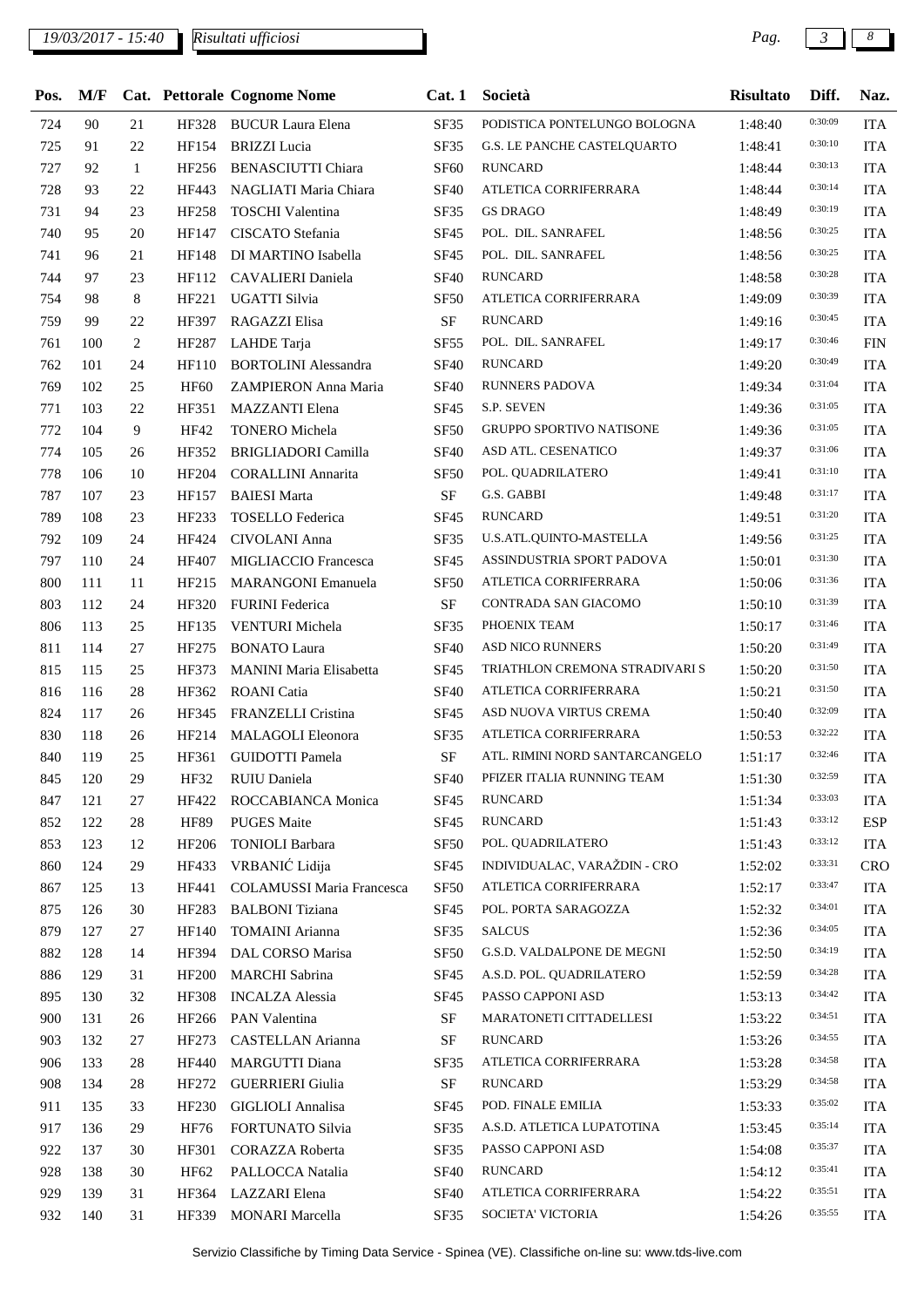## *19/03/2017 - 15:40 Pag. 4 8*

| Pos.     | M/F |          |                  | <b>Cat. Pettorale Cognome Nome</b> | Cat.1            | Società                      | <b>Risultato</b> | Diff.   | Naz.       |
|----------|-----|----------|------------------|------------------------------------|------------------|------------------------------|------------------|---------|------------|
| 933      | 141 | 32       | HF189            | <b>CORRADOSSI</b> Michela          | SF35             | 9,92 RUNNING ASD             | 1:54:30          | 0:35:59 | <b>ITA</b> |
| 938      | 142 | 34       | HF389            | <b>CERCHIARI</b> Morena            | <b>SF45</b>      | <b>PICO RUNNERS</b>          | 1:54:40          | 0:36:09 | <b>ITA</b> |
| 943      | 143 | 32       | HF183            | MAGNOLO Grazia Carla               | <b>SF40</b>      | POD. OZZANESE                | 1:54:46          | 0:36:15 | <b>ITA</b> |
| 949      | 144 | 35       | HF338            | LEARDINI Vania                     | SF45             | OLIMPIA NUOVA RUNNING A.S.D. | 1:54:53          | 0:36:22 | <b>ITA</b> |
| 950      | 145 | 33       | HF384            | DALLA GASPERINA Katiusci           | <b>SF40</b>      | ATLETICA CORRIFERRARA        | 1:54:54          | 0:36:24 | <b>ITA</b> |
| 957      | 146 | 33       | HF253            | <b>GARDAN</b> Maddalena            | SF35             | <b>ATL LIB MIRANO</b>        | 1:55:00          | 0:36:30 | <b>ITA</b> |
| 966      | 147 | 3        | HF193            | PASOTTI Paola                      | <b>SF55</b>      | POL. PORTA SARAGOZZA         | 1:55:20          | 0:36:49 | <b>ITA</b> |
| 969      | 148 | 29       | HF143            | <b>FERRARI</b> Miriam              | $\rm SF$         | CONFINDUSTRIA ATL. ROVIGO    | 1:55:25          | 0:36:54 | <b>ITA</b> |
| 973      | 149 | 34       | HF349            | <b>VIANELLO Anna</b>               | <b>SF40</b>      | <b>RUNCARD</b>               | 1:55:37          | 0:37:06 | <b>ITA</b> |
| 979      | 150 | 36       | HF182            | ORLANDI Maria Cristina             | <b>SF45</b>      | <b>RUNCARD</b>               | 1:55:46          | 0:37:16 | <b>ITA</b> |
| 980      | 151 | 34       | HF330            | PANICO Manuela                     | SF35             | CLUB AUSONIA ASD             | 1:55:46          | 0:37:16 | <b>ITA</b> |
| 983      | 152 | 37       | HF166            | <b>CORTINI</b> Milena              | SF45             | 9,92 RUNNING ASD             | 1:56:00          | 0:37:29 | <b>ITA</b> |
| 987      | 153 | 38       | <b>HF29</b>      | <b>NONNI Elisa</b>                 | <b>SF45</b>      | <b>RUNCARD</b>               | 1:56:04          | 0:37:33 | <b>ITA</b> |
| 989      | 154 | 35       | HF319            | CODECÀ Benedetta                   | SF35             | CONTRADA SAN GIACOMO         | 1:56:12          | 0:37:42 | <b>ITA</b> |
| 997      | 155 | 35       | HF219            | <b>SAVORELLI Francesca</b>         | <b>SF40</b>      | ATLETICA CORRIFERRARA        | 1:56:23          | 0:37:53 | <b>ITA</b> |
| 998      | 156 | 15       | HF337            | <b>BERTONCELLI Natascia</b>        | <b>SF50</b>      | <b>RUNCARD</b>               | 1:56:24          | 0:37:53 | <b>ITA</b> |
| 1002     | 157 | 39       | HF304            | DONATI Daniela                     | <b>SF45</b>      | PASSO CAPPONI ASD            | 1:56:30          | 0:37:59 | <b>ITA</b> |
| 1012     | 158 | 36       | HF387            | LOMBARDO Anna                      | <b>SF40</b>      | <b>RUNCARD</b>               | 1:56:50          | 0:38:19 | <b>ITA</b> |
| 1013     | 159 | 40       | <b>HF55</b>      | <b>BETTIN</b> Simonetta            | <b>SF45</b>      | <b>ATL.AUDACE NOALE</b>      | 1:56:56          | 0:38:25 | <b>ITA</b> |
| 1016     | 160 | 41       | HF234            | PARMEGGIANI Elisa                  | <b>SF45</b>      | A.S.D TEAM SPARTANS          | 1:57:02          | 0:38:32 | <b>ITA</b> |
| 1017     | 161 | 30       | HF3              | <b>BJELJAC</b> Ivana               | $\rm{SF}$        | <b>CROAZIA</b>               | 1:57:03          | 0:38:33 | CRO        |
|          | 162 |          |                  |                                    | <b>SF40</b>      | G.P. AVIS POL. MALAVICINA    |                  | 0:38:39 | <b>ITA</b> |
| 1020     | 163 | 37<br>16 | HF241            | <b>BETTATI</b> Laura               |                  | IL CORSO DI CORSA            | 1:57:09          | 0:38:40 | <b>ITA</b> |
| 1022     |     |          | HF329            | RIGHETTI Claudia                   | SF <sub>50</sub> | AMICA ASD - I SSSIAN         | 1:57:10          | 0:38:46 |            |
| 1026     | 164 | 4        | HF252            | FESTI Giovanna                     | <b>SF55</b>      |                              | 1:57:16          | 0:38:51 | <b>ITA</b> |
| 1033     | 165 | 38       | HF242            | <b>BETTINI</b> Elisabetta          | <b>SF40</b>      | <b>RUNCARD</b>               | 1:57:21          | 0:38:55 | <b>ITA</b> |
| 1035     | 166 | 17       | HF201            | <b>BREVEGLIERI</b> Cinzia          | SF <sub>50</sub> | A.S.D. POL. QUADRILATERO     | 1:57:26          | 0:39:00 | <b>ITA</b> |
| 1037     | 167 | 39       | HF250            | <b>SOLMI</b> Michela               | <b>SF40</b>      | AMICA ASD - I SSSIAN         | 1:57:31          | 0:39:02 | <b>ITA</b> |
| 1039     | 168 | 36       | HF445            | <b>DEPONTI Alessandra</b>          | SF35             | VERDE PISELLO GROUP MILANO   | 1:57:33          |         | <b>ITA</b> |
| 1041     | 169 | 40       | HF115            | PESCAROLO Cristina                 | <b>SF40</b>      | <b>RUN RAN RUN ASD</b>       | 1:57:38          | 0:39:07 | <b>ITA</b> |
| 1043     | 170 | 18       | <b>HF49</b>      | <b>VANIN Silvia</b>                | <b>SF50</b>      | ATL LIB MIRANO               | 1:57:41          | 0:39:11 | <b>ITA</b> |
| 1049 171 |     | 42       |                  | HF151 LAUDISIO Lucia Grazia        |                  | SF45 RUNCARD                 | 1:57:47          | 0:39:16 | <b>ITA</b> |
| 1053     | 172 | 43       | HF383            | IUSICO Ludmila                     | <b>SF45</b>      | <b>RUNCARD</b>               | 1:57:51          | 0:39:20 | <b>ITA</b> |
| 1054     | 173 | 41       | HF141            | <b>MORELLI Arianna</b>             | <b>SF40</b>      | POL. DIL. SANRAFEL           | 1:57:53          | 0:39:23 | <b>ITA</b> |
| 1060     | 174 | 19       | HF <sub>25</sub> | <b>GERMANI</b> Claudia             | <b>SF50</b>      | PUROSANGUE ATHLETICS CLUB    | 1:58:04          | 0:39:33 | <b>ITA</b> |
| 1062     | 175 | 42       | HF116            | SIFFREDI Samantha                  | <b>SF40</b>      | <b>RUNCARD</b>               | 1:58:09          | 0:39:39 | <b>ITA</b> |
| 1066     | 176 | 43       | HF356            | <b>CHIARIONI Elisa</b>             | <b>SF40</b>      | <b>RUNCARD</b>               | 1:58:20          | 0:39:50 | <b>ITA</b> |
| 1072     | 177 | 31       | HF336            | <b>BARCHERINI Manuela</b>          | $\rm{SF}$        | PASSO CAPPONI ASD            | 1:58:32          | 0:40:02 | <b>ITA</b> |
| 1074     | 178 | 44       | HF44             | <b>BRUNI</b> Francesca             | <b>SF40</b>      | <b>RUNCARD</b>               | 1:58:37          | 0:40:06 | <b>ITA</b> |
| 1076     | 179 | 37       | HF103            | STUKOVA Oleksandra                 | <b>SF35</b>      | RUN ATHLETIC TEAM A.S.D.     | 1:58:40          | 0:40:10 | <b>UKR</b> |
| 1084     | 180 | 32       | HF217            | ROSSI Linda                        | SF               | ATLETICA CORRIFERRARA        | 1:58:57          | 0:40:26 | <b>ITA</b> |
| 1093     | 181 | 44       | HF335            | <b>DODI</b> Enrica                 | <b>SF45</b>      | PICO RUNNERS                 | 1:59:16          | 0:40:45 | <b>ITA</b> |
| 1109     | 182 | 33       | <b>HF78</b>      | <b>BONAZZA Rosa Rosalia</b>        | SF               | A.S.D. FARO FORMIGNANA       | 1:59:50          | 0:41:19 | <b>ITA</b> |
| 1110     | 183 | 38       | HF33             | <b>GABRIELLI Manuela</b>           | SF35             | POL. ZOLA SEZ. ATLETICA      | 1:59:53          | 0:41:22 | <b>ITA</b> |
| 1112     | 184 | 45       | HF196            | STANZANI Laura                     | <b>SF45</b>      | POL. PORTA SARAGOZZA         | 1:59:56          | 0:41:25 | <b>ITA</b> |
| 1122     | 185 | 45       | HF94             | <b>LORO</b> Miriam                 | <b>SF40</b>      | <b>VICENZA RUNNERS</b>       | 2:00:12          | 0:41:42 | <b>ITA</b> |
| 1123     | 186 | 46       | HF202            | NICOLAE Carmen                     | <b>SF40</b>      | A.S.D. POL. QUADRILATERO     | 2:00:12          | 0:41:42 | <b>ITA</b> |
| 1128     | 187 | 5        | HF376            | <b>GNUDI</b> Claudia               | <b>SF55</b>      | POL. PORTA SARAGOZZA         | 2:00:24          | 0:41:53 | <b>ITA</b> |
| 1130     | 188 | 46       | HF30             | <b>GAMBARIN</b> Monica             | <b>SF45</b>      | <b>RUNCARD</b>               | 2:00:27          | 0:41:56 | <b>ITA</b> |
| 1136     | 189 | 47       | HF377            | CAPPELLINI Alessandra              | SF <sub>45</sub> | <b>SALCUS</b>                | 2:00:34          | 0:42:04 | <b>ITA</b> |
| 1139     | 190 | 39       | HF388            | PETTINATO Paola                    | SF35             | <b>RUNCARD</b>               | 2:00:37          | 0:42:06 | <b>ITA</b> |
| 1145     | 191 | 47       | <b>HF45</b>      | DELL'AQUILA Stefania               | <b>SF40</b>      | A.S.D. MISANO PODISMO        | 2:00:47          | 0:42:16 | <b>ITA</b> |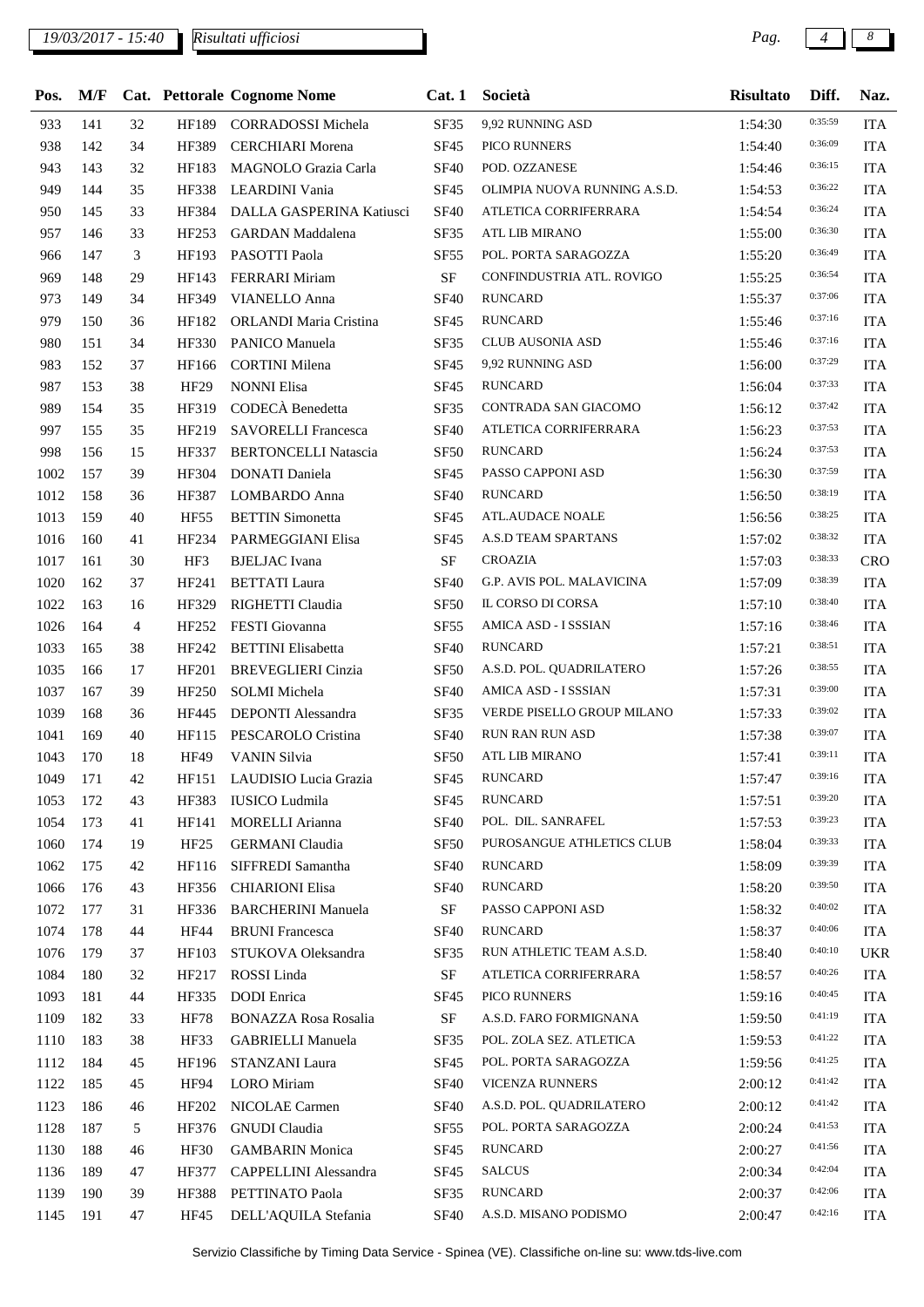$\overline{\phantom{a}}$ 

| Pos. |     |        |                  | M/F Cat. Pettorale Cognome Nome | Cat.1            | Società                              | <b>Risultato</b> | Diff.   | Naz.       |
|------|-----|--------|------------------|---------------------------------|------------------|--------------------------------------|------------------|---------|------------|
| 1148 | 192 | 6      | HF297            | <b>MARCHESI Antonella</b>       | <b>SF55</b>      | <b>G.P. VIGARANESE</b>               | 2:00:51          | 0:42:20 | <b>ITA</b> |
| 1149 | 193 | 20     | HF305            | <b>FRAZZONI Elena</b>           | <b>SF50</b>      | PASSO CAPPONI ASD                    | 2:00:52          | 0:42:22 | <b>ITA</b> |
| 1152 | 194 | 40     | HF149            | PAGLIARINI Ilaria               | SF35             | PODISTICA PONTELUNGO BOLOGNA         | 2:01:04          | 0:42:33 | <b>ITA</b> |
| 1153 | 195 | 21     | <b>HF40</b>      | <b>BILATO</b> Anita             | <b>SF50</b>      | ASSINDUSTRIA SPORT PADOVA            | 2:01:04          | 0:42:33 | <b>ITA</b> |
| 1157 | 196 | 48     | HF187            | PAVAN Patrizia                  | <b>SF40</b>      | <b>MARATONETI ERACLEA</b>            | 2:01:09          | 0:42:38 | <b>ITA</b> |
| 1158 | 197 | 22     | HF164            | <b>BROTTO Barbara</b>           | SF <sub>50</sub> | RUNNING TEAM MESTRE                  | 2:01:09          | 0:42:38 | <b>ITA</b> |
| 1159 | 198 | $\tau$ | HF185            | <b>MARCHESIN Patrizia</b>       | <b>SF55</b>      | MARATONETI ERACLEA                   | 2:01:09          | 0:42:39 | <b>ITA</b> |
| 1163 | 199 | 48     | HF127            | <b>MALIN</b> Stefania           | <b>SF45</b>      | <b>RUNCARD</b>                       | 2:01:15          | 0:42:44 | <b>ITA</b> |
| 1164 | 200 | 23     | HF303            | DELLA LAMA Stefania             | SF <sub>50</sub> | PASSO CAPPONI ASD                    | 2:01:17          | 0:42:46 | <b>ITA</b> |
| 1165 | 201 | 49     | <b>HF69</b>      | QUERZE' Silvia                  | <b>SF40</b>      | 9,92 RUNNING ASD                     | 2:01:18          | 0:42:47 | <b>ITA</b> |
| 1167 | 202 | 49     | HF315            | <b>ANTONELLI Monia</b>          | <b>SF45</b>      | PODISTICA PONTELUNGO BOLOGNA         | 2:01:19          | 0:42:48 | <b>ITA</b> |
| 1174 | 203 | 41     | HF169            | <b>BERTINI</b> Francesca        | SF35             | 9,92 RUNNING ASD                     | 2:01:41          | 0:43:10 | <b>ITA</b> |
| 1177 | 204 | 24     | <b>HF67</b>      | FAVARETTO Annamaria             | SF <sub>50</sub> | ATL.AUDACE NOALE                     | 2:01:54          | 0:43:23 | <b>ITA</b> |
| 1178 | 205 | 25     | HF209            | <b>GOTTARDO Silvia</b>          | <b>SF50</b>      | <b>ATL.AUDACE NOALE</b>              | 2:01:54          | 0:43:23 | <b>ITA</b> |
| 1179 | 206 | 50     | HF295            | <b>BRATTI</b> Elisa             | <b>SF40</b>      | <b>RUNCARD</b>                       | 2:01:54          | 0:43:24 | <b>ITA</b> |
| 1180 | 207 | 8      | HF294            | <b>BOVINA</b> Nadia             | <b>SF55</b>      | <b>RUNCARD</b>                       | 2:01:54          | 0:43:24 | <b>ITA</b> |
| 1189 | 208 | 42     | <b>HF198</b>     | ZAGHI Alessandra                | SF35             | A.S.D. POL. QUADRILATERO             | 2:02:31          | 0:44:00 | <b>ITA</b> |
| 1192 | 209 | 51     | HF153            | GIANNOPOULOU Maria Pana         | <b>SF40</b>      | ASD TEAM GRANAROLO                   | 2:02:32          | 0:44:01 | <b>GRE</b> |
| 1193 | 210 | 43     | HF51             | <b>DONATI</b> Cristina          | SF35             | ATL.PIETRASANTA VERSILIA             | 2:02:34          | 0:44:03 | <b>ITA</b> |
| 1194 | 211 | 52     | <b>HF150</b>     | <b>PAGANELLI Francesca</b>      | <b>SF40</b>      | <b>RUNCARD</b>                       | 2:02:36          | 0:44:05 | <b>ITA</b> |
| 1201 | 212 | 53     | HF179            | <b>MONTESANO Erika</b>          | <b>SF40</b>      | URBAN RUNNERS                        | 2:02:51          | 0:44:20 | <b>ITA</b> |
| 1203 | 213 | 26     |                  | HF357 LOPS Elisabetta           | <b>SF50</b>      | POL. PORTA SARAGOZZA                 | 2:02:52          | 0:44:21 | <b>ITA</b> |
| 1205 | 214 | 34     | <b>HF188</b>     | <b>CARETTO Mara</b>             | $\rm SF$         | PERCORRERE IL SILE                   | 2:03:00          | 0:44:29 | <b>ITA</b> |
| 1210 | 215 | 54     | HF249            | VENTURI Roberta                 | <b>SF40</b>      | AMICA ASD - I SSSIAN                 | 2:03:11          | 0:44:40 | <b>ITA</b> |
| 1213 | 216 | 44     | HF442            | LI RANZI Paola                  | SF35             | <b>RUNCARD</b>                       | 2:03:14          | 0:44:44 | <b>ITA</b> |
| 1217 | 217 | 35     |                  | HF105 CALABRESE Maria Pia       | $\rm{SF}$        | PICO RUNNERS                         | 2:03:17          | 0:44:46 | <b>ITA</b> |
| 1218 | 218 | 45     | HF386            | SPINELLI Cristina               | SF35             | <b>RUNCARD</b>                       | 2:03:19          | 0:44:49 | <b>ITA</b> |
| 1222 | 219 | 27     | HF194            | PITTERI Maria Rosa              | <b>SF50</b>      | POL. PORTA SARAGOZZA                 | 2:03:24          | 0:44:53 | <b>ITA</b> |
| 1223 | 220 | 36     | HF290            | <b>WOOD Katherine</b>           | $\rm SF$         | ATLETICA CORRIFERRARA                | 2:03:24          | 0:44:53 | <b>ITA</b> |
| 1224 | 221 | 50     | HF181            | <b>TOMASELLI Teresa</b>         | SF45             | ATLETICA PRO CANOSA                  | 2:03:27          | 0:44:57 | <b>ITA</b> |
| 1226 | 222 | 55     | <b>HF97</b>      | MASSARENTI Enrica               |                  | SF40 A.S.D. ATLETICA DELTA FERRARESE | 2:03:32          | 0:45:01 | <b>ITA</b> |
| 1227 | 223 | 51     |                  | HF344 GRISENDI Pamela           | SF45             | POLISPORTIVA RUBIERA                 | 2:03:35          | 0:45:04 | <b>ITA</b> |
| 1229 | 224 | 46     | <b>HF280</b>     | DE PALMA Barbara                | SF35             | RUNCARD                              | 2:03:39          | 0:45:08 | <b>ITA</b> |
| 1233 | 225 | 28     | HF223            | CAGOL Rita                      | <b>SF50</b>      | MARATHON CLUB TRENTO                 | 2:03:47          | 0:45:16 | <b>ITA</b> |
| 1234 | 226 | 37     | HF231            | CHITTO Sofia                    | SF               | ATLETICA MDS PANARIAGROUP ASD        | 2:03:50          | 0:45:19 | <b>ITA</b> |
| 1237 | 227 | 52     | HF90             | NIÑO Susana                     | <b>SF45</b>      | <b>RUNCARD</b>                       | 2:03:56          | 0:45:25 | <b>ESP</b> |
| 1238 | 228 | 38     | HF325            | <b>BARNABE' Elisa</b>           | $\rm SF$         | POLISPORTIVA ROSSETTA                | 2:03:57          | 0:45:26 | <b>ITA</b> |
| 1240 | 229 | 56     |                  | HF259 CHICCA Federica           | <b>SF40</b>      | <b>RUNCARD</b>                       | 2:04:00          | 0:45:29 | <b>ITA</b> |
| 1241 | 230 | 47     | HF374            | <b>ZIN</b> Monica               | SF35             | RUN SPINEA RUN A.S.D.                | 2:04:00          | 0:45:29 | <b>ITA</b> |
| 1244 | 231 | 29     | HF213            | GHELFI Bruna Doriana            | <b>SF50</b>      | ATLETICA CORRIFERRARA                | 2:04:08          | 0:45:38 | <b>ITA</b> |
| 1246 | 232 | 30     | HF192            | <b>RESCIGNO Francesca</b>       | SF <sub>50</sub> | POL. PORTA SARAGOZZA                 | 2:04:14          | 0:45:43 | <b>ITA</b> |
| 1253 | 233 | 31     | HF260            | CHICCA Sabrina                  | SF <sub>50</sub> | ASD NUOVA VIRTUS CREMA               | 2:04:29          | 0:45:58 | <b>ITA</b> |
| 1254 | 234 | 57     | <b>HF64</b>      | DAL DEGAN Erica                 | <b>SF40</b>      | G.P. VIRGILIANO                      | 2:04:30          | 0:45:59 | <b>ITA</b> |
| 1256 | 235 | 53     | HF401            | <b>COLOMBI Roberta</b>          | <b>SF45</b>      | RUNNERS CAPRIOLESE                   | 2:04:39          | 0:46:08 | <b>ITA</b> |
| 1261 | 236 | 54     | HF392            | BEVILACQUA Nadia                | <b>SF45</b>      | LIBERO MOVIMENTO PO RIVER ASD        | 2:05:15          | 0:46:44 | <b>ITA</b> |
| 1263 | 237 | 1      | HF225            | RICCI Margherita                | <b>SF70</b>      | POL. FERRARIOLA                      | 2:05:34          | 0:47:04 | <b>ITA</b> |
| 1265 | 238 | 9      | HF43             | <b>GREMESE</b> Marinella        | SF <sub>55</sub> | <b>GRUPPO SPORTIVO NATISONE</b>      | 2:05:46          | 0:47:15 | <b>ITA</b> |
| 1266 | 239 | 32     | HF300            | CAMOGLIO Maria                  | <b>SF50</b>      | PASSO CAPPONI ASD                    | 2:05:50          | 0:47:20 | <b>ITA</b> |
| 1270 | 240 | 39     | HF334            | GALAVOTTI Stefania              | $\rm{SF}$        | PICO RUNNERS                         | 2:05:58          | 0:47:27 | <b>ITA</b> |
| 1272 | 241 | 58     | <b>HF57</b>      | <b>BAROLLO</b> Sara             | <b>SF40</b>      | <b>RUNNERS PADOVA</b>                | 2:06:06          | 0:47:35 | <b>ITA</b> |
| 1274 | 242 | 59     | HF <sub>26</sub> | <b>CAROLI</b> Katia             | <b>SF40</b>      | UNION 81                             | 2:06:09          | 0:47:39 | <b>ITA</b> |
|      |     |        |                  |                                 |                  |                                      |                  |         |            |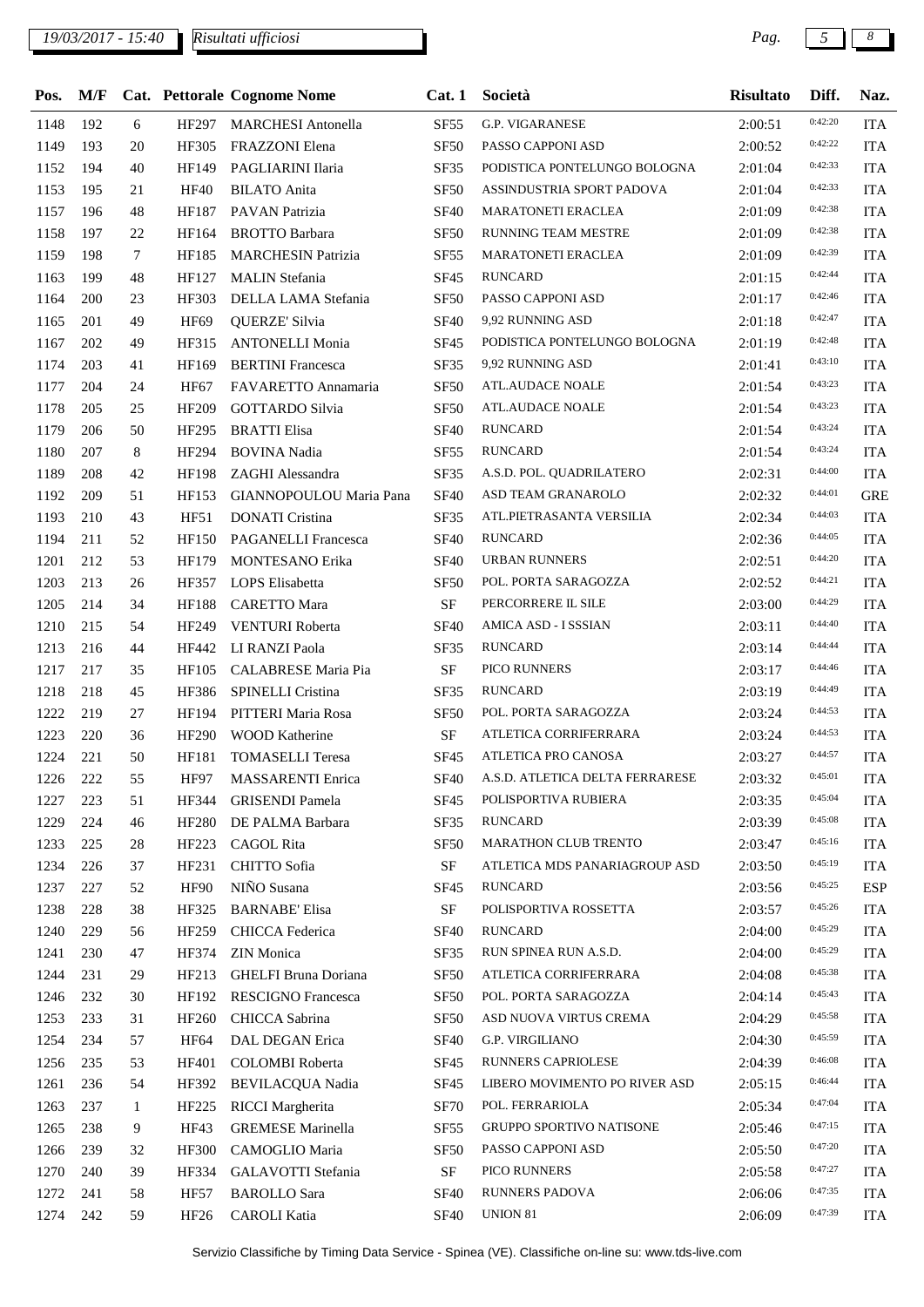## *19/03/2017 - 15:40 Pag. 6 8*

| Pos. | M/F |                |             | Cat. Pettorale Cognome Nome  | Cat.1            | Società                           | <b>Risultato</b> | Diff.   | Naz.       |
|------|-----|----------------|-------------|------------------------------|------------------|-----------------------------------|------------------|---------|------------|
| 1276 | 243 | 60             |             | HF395 PAOLINI Federica       | <b>SF40</b>      | MODENA ATLETICA                   | 2:06:11          | 0:47:41 | <b>ITA</b> |
| 1277 | 244 | 40             | HF331       | <b>SANSONNO Beatrice</b>     | $\rm SF$         | <b>RUNCARD</b>                    | 2:06:13          | 0:47:42 | <b>ITA</b> |
| 1279 | 245 | 41             | <b>HF59</b> | <b>GROSSI</b> Margherita     | <b>SF</b>        | ATLETICA MANARA                   | 2:06:19          | 0:47:49 | <b>ITA</b> |
| 1283 | 246 | 61             | HF152       | ZACCAGLINO Barbara           | <b>SF40</b>      | <b>RUNCARD</b>                    | 2:06:32          | 0:48:01 | <b>ITA</b> |
| 1284 | 247 | 33             | HF404       | <b>PUCCI</b> Simonetta       | <b>SF50</b>      | RUNNERS CAPRIOLESE                | 2:06:40          | 0:48:09 | <b>ITA</b> |
| 1285 | 248 | 62             | HF318       | <b>CORAZZARI</b> Federica    | <b>SF40</b>      | <b>RUNCARD</b>                    | 2:06:43          | 0:48:12 | <b>ITA</b> |
| 1287 | 249 | 63             | HF391       | DALL'ASTA Chiara             | <b>SF40</b>      | POL. ZOLA SEZ. ATLETICA           | 2:06:51          | 0:48:20 | <b>ITA</b> |
| 1288 | 250 | 55             | HF114       | VINCENZI Sabrina             | <b>SF45</b>      | ATL. BONDENO                      | 2:06:53          | 0:48:22 | <b>ITA</b> |
| 1289 | 251 | 48             | HF71        | OSUALDINI Milena             | <b>SF35</b>      | C.U.S. UDINE                      | 2:06:54          | 0:48:24 | <b>ITA</b> |
| 1294 | 252 | 42             | HF226       | <b>BAGNUOLO Vita</b>         | $\rm SF$         | <b>RUNCARD</b>                    | 2:07:00          | 0:48:29 | <b>ITA</b> |
| 1295 | 253 | 43             | <b>HF53</b> | MENEGATTI Lucrezia           | <b>SF</b>        | <b>RUNCARD</b>                    | 2:07:00          | 0:48:30 | <b>ITA</b> |
| 1297 | 254 | 56             | HF239       | <b>TOSCHI</b> Stefania       | <b>SF45</b>      | A.S. LA FRATELLANZA 1874          | 2:07:07          | 0:48:37 | <b>ITA</b> |
| 1303 | 255 | 57             | HF282       | <b>BAROLLO</b> Michela       | SF45             | <b>RUNCARD</b>                    | 2:07:22          | 0:48:51 | <b>ITA</b> |
| 1304 | 256 | 64             | HF126       | <b>BOTTIGLIO</b> Lorena      | <b>SF40</b>      | PODISTICA AVIS DERUTA             | 2:07:24          | 0:48:53 | <b>ITA</b> |
| 1306 | 257 | 49             | HF162       | <b>VERONESI Chiara</b>       | <b>SF35</b>      | ASD TEAM GRANAROLO                | 2:07:41          | 0:49:10 | <b>ITA</b> |
| 1308 | 258 | 65             | HF437       | <b>VALDIFIORI Susi</b>       | <b>SF40</b>      | CORRI FORREST ASSOCIAZIONE SPO    | 2:07:48          | 0:49:17 | <b>ITA</b> |
| 1316 | 259 | 34             | HF423       | <b>MARCHIORI Rossella</b>    | SF <sub>50</sub> | <b>RUNCARD</b>                    | 2:08:23          | 0:49:53 | <b>ITA</b> |
| 1319 | 260 | 10             | HF195       | RIGHI Nadia                  | SF <sub>55</sub> | POL. PORTA SARAGOZZA              | 2:08:28          | 0:49:57 | <b>ITA</b> |
| 1322 | 261 | 50             | HF310       | MALERBA Vittoria             | SF35             | PASSO CAPPONI ASD                 | 2:08:33          | 0:50:02 | <b>ITA</b> |
| 1326 | 262 | 35             | HF254       | <b>BOSCARO</b> Daniela       | <b>SF50</b>      | ATL LIB MIRANO                    | 2:08:34          | 0:50:03 | <b>ITA</b> |
| 1327 | 263 | 66             | HF321       | <b>MASINI</b> Donatella      | <b>SF40</b>      | CONTRADA SAN GIACOMO              | 2:08:39          | 0:50:08 | <b>ITA</b> |
| 1331 | 264 | 51             | HF434       | RONDINA Sabrina              | SF35             | ASD DELFINO TRIATHLON             | 2:08:42          | 0:50:11 | <b>ITA</b> |
| 1332 | 265 | 11             | <b>HF83</b> | PRANDI Patrizia              | SF <sub>55</sub> | A.S. LA FRATELLANZA 1874          | 2:08:43          | 0:50:12 | <b>ITA</b> |
| 1333 | 266 | 58             |             | HF431 PODGORELEC SIRC Željka | SF <sub>45</sub> | AK MEĐIMURJE, ČAKOVEC - CRO       | 2:09:00          | 0:50:29 | CRO        |
| 1337 | 267 | 2              | HF279       | DELBARBA Eugenia             | <b>SF70</b>      | ATL. PARATICO                     | 2:09:19          | 0:50:48 | <b>ITA</b> |
| 1339 | 268 | 36             | HF372       | <b>BOCCIARELLI Elsa</b>      | <b>SF50</b>      | ATL. PARATICO                     | 2:09:19          | 0:50:48 | <b>ITA</b> |
| 1340 | 269 | 2              | HF446       | <b>PACE Caterina</b>         | SF <sub>60</sub> | RUNNERS CLUB AGGGREDIRE           | 2:09:19          | 0:50:49 | <b>ITA</b> |
| 1342 | 270 | 67             | HF332       | <b>MANARA</b> Martina        | <b>SF40</b>      | G.P. VILLAFRANCA DI VERONA        | 2:09:39          | 0:51:09 | <b>ITA</b> |
| 1343 | 271 | 37             | HF278       | <b>LANCINI</b> Celestina     | SF <sub>50</sub> | ATL. PARATICO                     | 2:09:43          | 0:51:12 | <b>ITA</b> |
| 1346 | 272 | 3              | HF425       | HAGEMANN Ana                 | <b>SF70</b>      | TK MARATHON 95 - VARAŽDIN - CRO   | 2:10:01          | 0:51:31 | <b>CRO</b> |
| 1347 | 273 | 68             |             | HF210 RAMBALDI Vanna         | <b>SF40</b>      | POD. OZZANESE                     | 2:10:01          | 0:51:31 | <b>ITA</b> |
| 1349 | 274 | 59             |             | HF414 CAVINA Tiziana         | <b>SF45</b>      | POD. OZZANESE                     | 2:10:02          | 0:51:31 | <b>ITA</b> |
| 1351 | 275 | 38             | HF265       | LOREGIAN Elena               | SF <sub>50</sub> | MARATONETI CITTADELLESI           | 2:10:06          | 0:51:36 | <b>ITA</b> |
| 1355 | 276 | 69             | HF21        | <b>POZZERLE Elena</b>        | <b>SF40</b>      | <b>G.P. VILLAFRANCA DI VERONA</b> | 2:10:15          | 0:51:45 | <b>ITA</b> |
| 1360 | 277 | 52             | HF261       | <b>BLANDA</b> Libera         | SF35             | ATL. GNARRO JET MATTEI            | 2:10:51          | 0:52:20 | <b>ITA</b> |
| 1361 | 278 | 60             | HF353       | <b>GABRIELLI Patrizia</b>    | SF45             | <b>RUNCARD</b>                    | 2:10:54          | 0:52:23 | <b>ITA</b> |
| 1364 | 279 | 61             | HF316       | <b>GOTTI</b> Irene           | <b>SF45</b>      | PODISTICA PONTELUNGO BOLOGNA      | 2:11:01          | 0:52:31 | <b>ITA</b> |
| 1365 | 280 | 53             | HF409       | <b>GUERZONI</b> Consuelo     | SF35             | RUNCARD                           | 2:11:06          | 0:52:35 | <b>ITA</b> |
| 1366 | 281 | 62             | HF378       | VINCENZI Micaela             | SF45             | <b>SALCUS</b>                     | 2:11:11          | 0:52:40 | <b>ITA</b> |
| 1368 | 282 | 54             | HF293       | PRADELLA Cristina            | SF35             | <b>RUNCARD</b>                    | 2:11:33          | 0:53:02 | <b>ITA</b> |
| 1369 | 283 | 39             | HF124       | <b>BERTOLI</b> Teresa Laura  | SF <sub>50</sub> | RUNNERS CAPRIOLESE                | 2:11:33          | 0:53:02 | <b>ITA</b> |
| 1371 | 284 | 55             | HF355       | MORETTI Claudia              | SF35             | <b>RUNCARD</b>                    | 2:11:50          | 0:53:19 | <b>ITA</b> |
| 1372 | 285 | 44             | HF54        | FRANZOLIN Silvia             | $\rm SF$         | <b>RUNCARD</b>                    | 2:11:51          | 0:53:20 | <b>ITA</b> |
| 1375 | 286 | 56             | HF113       | <b>FANTINI</b> Lorenza       | SF35             | ATLETICA MDS PANARIAGROUP ASD     | 2:12:07          | 0:53:36 | <b>ITA</b> |
| 1376 | 287 | 70             | HF245       | <b>BONZI</b> Ilaria          | <b>SF40</b>      | AMICA ASD - I SSSIAN              | 2:12:12          | 0:53:41 | <b>ITA</b> |
| 1377 | 288 | 71             | HF312       | MINUTOLI Manuela             | <b>SF40</b>      | PASSO CAPPONI ASD                 | 2:12:14          | 0:53:43 | <b>ITA</b> |
| 1378 | 289 | 63             | HF311       | <b>MALETI Marinella</b>      | <b>SF45</b>      | PASSO CAPPONI ASD                 | 2:12:17          | 0:53:46 | <b>ITA</b> |
| 1379 | 290 | 72             | HF368       | STORCHI Simona               | <b>SF40</b>      | C.U.S. BOLOGNA A.S.D.             | 2:12:17          | 0:53:46 | <b>ITA</b> |
| 1381 | 291 | $\mathbf{1}$   | HF286       | MENGOLI Giulia               | JF               | POL. UNIONE 90                    | 2:12:21          | 0:53:50 | <b>ITA</b> |
| 1383 | 292 | 3              | HF420       | MELLONI Aurelia              | SF <sub>60</sub> | LAGUNA RUNNING SSD SRL            | 2:12:28          | 0:53:57 | <b>ITA</b> |
| 1384 | 293 | $\overline{4}$ | HF129       | CASADEI Maria Antonietta     | <b>SF60</b>      | G.P. AVIS FORLI                   | 2:12:36          | 0:54:05 | <b>ITA</b> |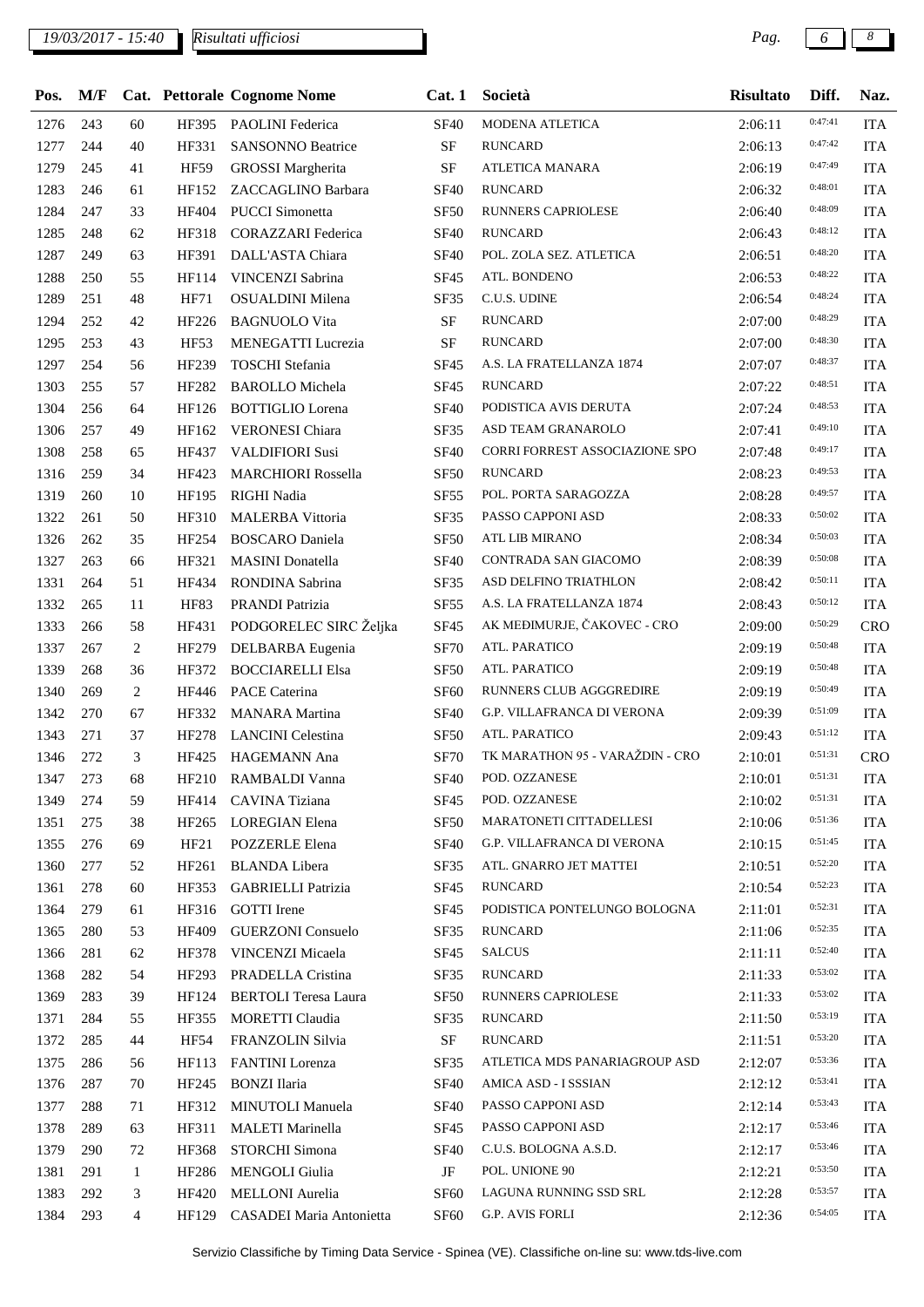| Pos. | M/F |    |              | Cat. Pettorale Cognome Nome | Cat.1            | Società                        | Risultato | Diff.   | Naz.       |
|------|-----|----|--------------|-----------------------------|------------------|--------------------------------|-----------|---------|------------|
| 1385 | 294 | 64 | HF229        | <b>BORGHI Lisa</b>          | <b>SF45</b>      | POD. FINALE EMILIA             | 2:12:38   | 0:54:07 | <b>ITA</b> |
| 1390 | 295 | 57 | HF382        | <b>BJURBACK Jennifer</b>    | SF35             | ATLETICA CORRIFERRARA          | 2:13:12   | 0:54:41 | <b>ITA</b> |
| 1392 | 296 | 65 | HF363        | <b>SPETTOLI Martina</b>     | SF45             | <b>RUNCARD</b>                 | 2:13:22   | 0:54:51 | <b>ITA</b> |
| 1393 | 297 | 58 | HF418        | <b>BRANDALESI</b> Erica     | SF35             | ATLETICA CORRIFERRARA          | 2:13:24   | 0:54:54 | <b>ITA</b> |
| 1394 | 298 | 73 | HF85         | <b>GABRIELLI Rita</b>       | <b>SF40</b>      | RAVENNA RUNNERS CLUB ASD       | 2:13:46   | 0:55:15 | <b>ITA</b> |
| 1396 | 299 | 66 | HF263        | <b>SARTORI</b> Stefania     | <b>SF45</b>      | ATL. GNARRO JET MATTEI         | 2:14:05   | 0:55:34 | <b>ITA</b> |
| 1398 | 300 | 12 | HF145        | MACCOLINI Elena             | <b>SF55</b>      | <b>RUNCARD</b>                 | 2:14:21   | 0:55:50 | <b>ITA</b> |
| 1400 | 301 | 74 | HF438        | <b>CASONI</b> Simona        | <b>SF40</b>      | ATLETICA CORRIFERRARA          | 2:14:34   | 0:56:04 | <b>ITA</b> |
| 1401 | 302 | 13 | HF197        | <b>FRANCIOSI Elisa</b>      | <b>SF55</b>      | A.S.D. POL. QUADRILATERO       | 2:14:42   | 0:56:11 | <b>ITA</b> |
| 1405 | 303 | 75 | HF170        | <b>BRAVIAKOVA Jana</b>      | <b>SF40</b>      | 9,92 RUNNING ASD               | 2:14:55   | 0:56:25 | <b>SVK</b> |
| 1408 | 304 | 40 | HF118        | PEPE Mariarosa              | <b>SF50</b>      | <b>G.P. VILLASANTESE</b>       | 2:15:19   | 0:56:48 | <b>ITA</b> |
| 1409 | 305 | 45 | HF120        | TASSI Silvia                | $\rm SF$         | <b>RUNCARD</b>                 | 2:15:51   | 0:57:20 | <b>ITA</b> |
| 1410 | 306 | 46 | HF341        | <b>BINI</b> Sara            | <b>SF</b>        | <b>RUNCARD</b>                 | 2:15:52   | 0:57:21 | <b>ITA</b> |
| 1411 | 307 | 59 | HF403        | MICALI Marina               | <b>SF35</b>      | RUNNERS CAPRIOLESE             | 2:15:52   | 0:57:21 | <b>ITA</b> |
| 1413 | 308 | 47 | <b>HF406</b> | VIVIANI Michela             | <b>SF</b>        | RUNNERS CAPRIOLESE             | 2:15:56   | 0:57:26 | <b>ITA</b> |
| 1414 | 309 | 76 | HF350        | ARMAROLI Chiara             | <b>SF40</b>      | POL. ZOLA SEZ. ATLETICA        | 2:16:00   | 0:57:29 | <b>ITA</b> |
| 1418 | 310 | 67 | HF205        | PELIZZARI Laura             | <b>SF45</b>      | POL. QUADRILATERO              | 2:16:09   | 0:57:38 | <b>ITA</b> |
| 1420 | 311 | 68 | HF236        | <b>MARZI</b> Sabrina        | <b>SF45</b>      | <b>RUNCARD</b>                 | 2:16:11   | 0:57:40 | <b>ITA</b> |
| 1421 | 312 | 41 | HF133        | FUSAROLI Elena              | <b>SF50</b>      | PHOENIX TEAM                   | 2:16:19   | 0:57:48 | <b>ITA</b> |
| 1424 | 313 | 69 | HF207        | CASELLI Michela             | <b>SF45</b>      | POL. QUADRILATERO              | 2:16:23   | 0:57:52 | <b>ITA</b> |
| 1426 | 314 | 60 | HF248        | TOSKA Anxhelina             | SF35             | AMICA ASD - I SSSIAN           | 2:16:31   | 0:58:01 | <b>ITA</b> |
| 1427 | 315 | 61 | HF246        | <b>GUALANDI Ilaria</b>      | SF35             | AMICA ASD - I SSSIAN           | 2:16:31   | 0:58:01 | <b>ITA</b> |
| 1428 | 316 | 14 | HF46         | <b>TREVISAN</b> Ornella     | SF <sub>55</sub> | <b>RUNCARD</b>                 | 2:16:41   | 0:58:11 | <b>ITA</b> |
| 1432 | 317 | 70 | HF269        | DORO Silvia                 | <b>SF45</b>      | MARATONETI CITTADELLESI        | 2:16:50   | 0:58:19 | <b>ITA</b> |
| 1436 | 318 | 71 | HF396        | PAOLINI Stefania            | <b>SF45</b>      | MODENA ATLETICA                | 2:17:52   | 0:59:21 | <b>ITA</b> |
| 1438 | 319 | 77 | HF367        | <b>ARLETTI Rossella</b>     | <b>SF40</b>      | <b>RUNCARD</b>                 | 2:18:25   | 0:59:54 | <b>ITA</b> |
| 1440 | 320 | 42 | <b>HF81</b>  | <b>RASPANTI</b> Irene       | <b>SF50</b>      | POL. COOP CERAMICA D'IMOLA     | 2:18:58   | 1:00:27 | <b>ITA</b> |
| 1442 | 321 | 43 | HF267        | RODIGHIERO Stefania         | <b>SF50</b>      | MARATONETI CITTADELLESI        | 2:19:12   | 1:00:41 | <b>ITA</b> |
| 1446 | 322 | 72 | HF375        | PEZZOLI Silvia              | SF <sub>45</sub> | POL. PORTA SARAGOZZA           | 2:19:35   | 1:01:04 | <b>ITA</b> |
| 1448 | 323 | 73 | HF393        | MAZZONI Annalisa Romina     | <b>SF45</b>      | POD. MISERICORDIA AGLIANESE 19 | 2:19:51   | 1:01:20 | <b>ITA</b> |
| 1449 | 324 | 78 |              | HF360 AMPOLLINI Giovanna    |                  | SF40 A.S.D.C. IL CASTELLO      | 2:19:51   | 1:01:21 | <b>ITA</b> |
| 1450 | 325 | 62 | HF63         | LANCELLOTTI Stefania        | SF35             | MARATHON LEGNAGO               | 2:19:57   | 1:01:26 | <b>ITA</b> |
| 1454 | 326 | 79 | HF139        | CHIARELLI Valentina         | <b>SF40</b>      | <b>SALCUS</b>                  | 2:20:28   | 1:01:58 | <b>ITA</b> |
| 1457 | 327 | 80 | HF190        | RUSSO Katia                 | <b>SF40</b>      | <b>RUNCARD</b>                 | 2:21:25   | 1:02:54 | <b>ITA</b> |
| 1458 | 328 | 48 | HF38         | VOLPATO Ilenia              | <b>SF</b>        | <b>RUNCARD</b>                 | 2:21:32   | 1:03:01 | <b>ITA</b> |
| 1461 | 329 | 74 | HF184        | <b>GUERZONI Rita</b>        | <b>SF45</b>      | <b>RUNCARD</b>                 | 2:22:21   | 1:03:50 | <b>ITA</b> |
| 1462 | 330 | 81 | HF405        | <b>UBERTI</b> Barbara       | <b>SF40</b>      | A.S.D. ATLETICA SARNICO        | 2:22:24   | 1:03:53 | <b>ITA</b> |
| 1464 | 331 | 63 | HF402        | <b>MARINI</b> Nicoletta     | SF35             | A.S.D. ATLETICA SARNICO        | 2:23:56   | 1:05:25 | <b>ITA</b> |
| 1466 | 332 | 44 | HF122        | <b>GRANATO</b> Gisella      | <b>SF50</b>      | NUOVA PODISTICA LATINA         | 2:24:16   | 1:05:45 | <b>ITA</b> |
| 1467 | 333 | 75 | HF251        | SANMARCHI Barbara           | <b>SF45</b>      | AMICA ASD - I SSSIAN           | 2:24:46   | 1:06:15 | <b>ITA</b> |
| 1469 | 334 | 64 | <b>HF86</b>  | <b>LONGHI Francesca</b>     | SF35             | 9,92 RUNNING ASD               | 2:25:30   | 1:07:00 | <b>ITA</b> |
| 1470 | 335 | 65 | HF309        | LASI Alinda                 | SF35             | PASSO CAPPONI ASD              | 2:25:57   | 1:07:26 | <b>ITA</b> |
| 1471 | 336 | 82 | HF313        | RAIOLO Sonja                | <b>SF40</b>      | PASSO CAPPONI ASD              | 2:26:11   | 1:07:41 | <b>ITA</b> |
| 1473 | 337 | 83 | HF411        | <b>VALENTINI Simona</b>     | <b>SF40</b>      | PODISTICA PONTELUNGO BOLOGNA   | 2:26:36   | 1:08:05 | <b>ITA</b> |
| 1476 | 338 | 49 | HF24         | <b>CODENOTTI Elisa</b>      | $\rm{SF}$        | <b>U.S. LA SPORTIVA</b>        | 2:26:47   | 1:08:17 | <b>ITA</b> |
| 1477 | 339 | 84 | HF298        | <b>BAGNACANI</b> Carlotta   | <b>SF40</b>      | PASSO CAPPONI ASD              | 2:26:51   | 1:08:20 | <b>ITA</b> |
| 1479 | 340 | 76 | HF299        | <b>BECCHERONI Anna</b>      | <b>SF45</b>      | PASSO CAPPONI ASD              | 2:27:08   | 1:08:37 | <b>ITA</b> |
| 1480 | 341 | 45 | HF327        | <b>BONALDO</b> Monica       | <b>SF50</b>      | <b>BOOMERANG RUNNERS</b>       | 2:27:16   | 1:08:45 | <b>ITA</b> |
| 1481 | 342 | 85 | HF161        | <b>MICHELINI Mary</b>       | <b>SF40</b>      | PICO RUNNERS                   | 2:27:30   | 1:08:59 | <b>ITA</b> |
| 1482 | 343 | 86 | HF191        | <b>GUIDICELLI Monica</b>    | <b>SF40</b>      | ATLETICA MDS PANARIAGROUP ASD  | 2:28:53   | 1:10:22 | <b>ITA</b> |
| 1483 | 344 | 77 |              | HF358 ZARA Elga             | SF45             | 9,92 RUNNING ASD               | 2:28:58   | 1:10:27 | <b>ITA</b> |
|      |     |    |              |                             |                  |                                |           |         |            |